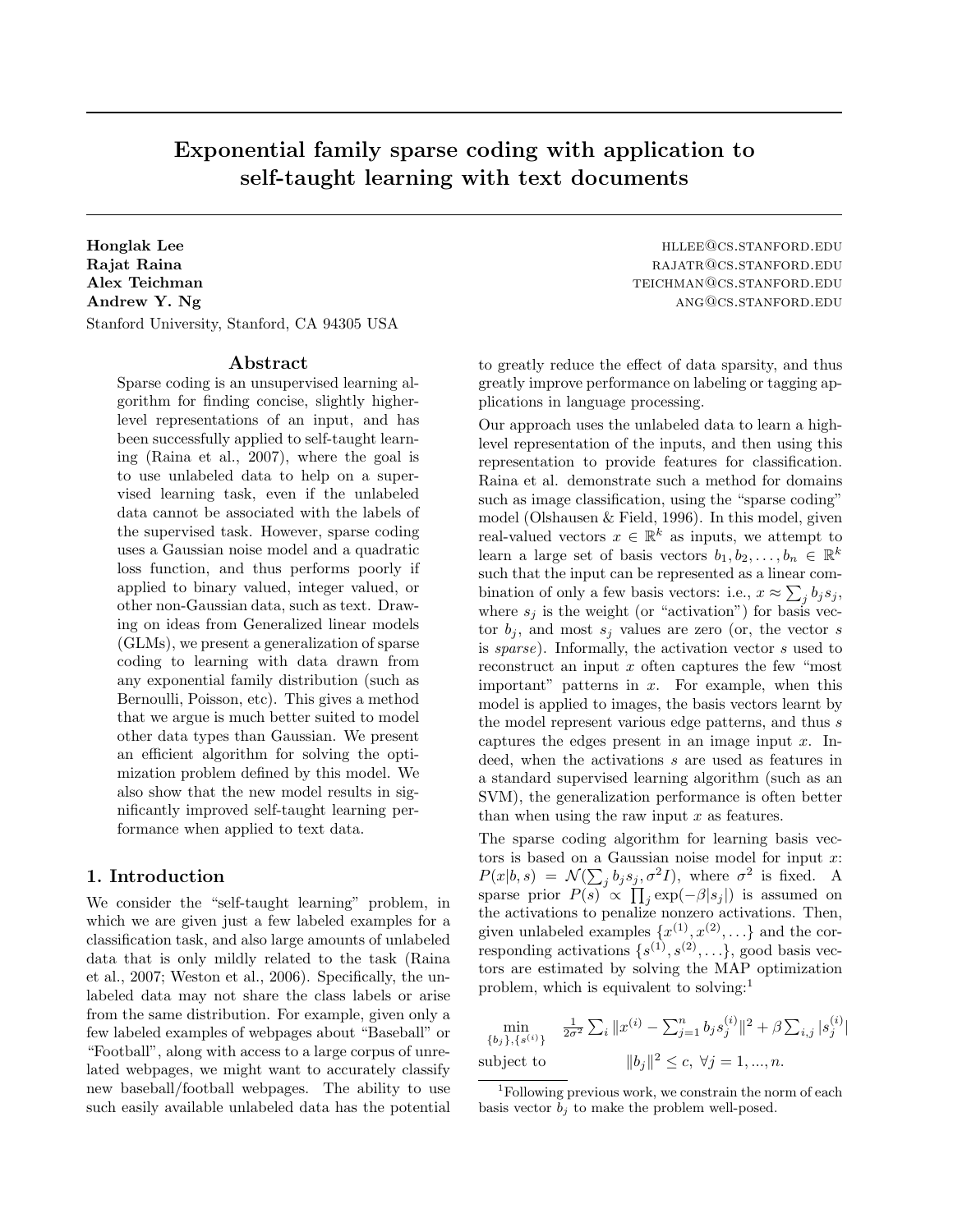This optimization problem is convex separately in the b and s variables (though not jointly convex). The problem can be solved efficiently by alternating minimization over b and s variables (Lee et al., 2007). Finally, given learnt basis vectors  $b$ , the features for a new input example  $x$  are derived by estimating:  $\arg \max_{s} P(s|x, b) = \arg \max_{s} P(x|b, s)P(s).$ 

## 2. Self-taught learning for text data

The probabilistic model used in sparse coding assumes that the input vectors  $x$  are real-valued, and that they can be well described using a Gaussian noise model. However, this is an inappropriate assumption for text data, which is often represented as a binary "bag-ofwords" vector  $x \in \{0,1\}^k$ , where the *i*-th feature is 1 if the i-th word in our vocabulary occured in the document, or as a word-counts vector  $x \in \{0, 1, 2, \dots\}^k$ , where the *i*-th feature represents the number of times the i-th word occured in the document. In either case, the input vectors are very poorly modeled by a continuous Gaussian distribution (which could take fractional, or negative values). It is thus hardly surprising that when sparse coding is applied to a self-taught learning task for text, it only leads to small gains in accuracy, even with huge amounts of unlabeled data; in some cases, it can even hurt performance.

To address this problem, in this paper we generalize the Gaussian probabilistic model behind sparse coding in a principled way to "exponential family" of distributions. This class of distributions is large enough to include most commonly used distributions (including the Gaussian, Bernoulli and Poisson distributions among others), but also guarantees crucial properties that make efficient learning and inference possible (e.g., the maximum likelihood learning problem is convex for any distribution in the family) (McCullagh & Nelder, 1989). We call our model exponential family sparse coding, and to differentiate it from the previous model, we henceforth call that model Gaussian sparse coding.

#### 3. Exponential family sparse coding

Given a text document (input vector)  $x$ , we use the standard exponential family model:  $P(x|b, s) =$  $h(x) \exp(\eta^T T(x) - a(\eta))$  with the natural parameter  $\eta = \sum_j b_j s_j$ . Here the functions h, T and a specify the exact exponential family distribution being used (e.g.,  $h(x) = e^{-||x||^2/2}/(2\pi)^{k/2}, T(x) = x, a(\eta) = \eta^T \eta/2$  lead to a Gaussian distribution with covariance  $I$ ). This includes the Gaussian sparse coding model as a special case, and we can now use a Poisson distribution if the input is integer-valued, or a Bernoulli distribution if the input is binary.

With this generative model, the basis vectors  $b$  can again be learnt from unlabeled data by solving the MAP optimization problem, or equivalently:<sup>2</sup>

$$
\min_{B, \{s^{(i)}\}} \sum_{i} \left( -\log h(x^{(i)}) - s^{(i)}^T B^T T(x^{(i)}) + a(Bs^{(i)}) \right) + \beta \sum_{i,j} |s_j^{(i)}|
$$
\n
$$
\text{s.t.} \qquad ||b_j||^2 \le c, \ \forall j = 1, ..., n. \tag{1}
$$

Inspite of the generalization, this problem is still convex separately in b and s (though not jointly).<sup>3</sup> This again suggests an alternating minimization procedure iterating the following two steps till convergence: (i) fix the activations s, and compute the optimal basis vectors  $B$ ; and, (ii) fix these basis vectors  $B$ , and compute the optimal activations s.

Step (i) involves a constrained optimization problem over B with a differentiable objective function. We can thus apply projective gradient descent updates, where at each iteration we perform a line search along the direction of the (negative) gradient, projecting onto the feasible set before evaluating the objective function during the line search. In our case, the projection operation is especially simple: we just need to rescale each basis vector to have norm c if its norm is greater than c. In our experiments, we find that such a projective gradient descent scheme is sufficiently fast for basis learning. We thus focus now on the algorithm for computing the optimal activations in Step (ii).

Step (ii) computes the optimal activation  $s$  given fixed basis vectors. The resulting problem involves a non-differentiable  $L_1$ -regularized objective function, for which several sophisticated algorithms have been developed, including specialized interior point methods (Koh et al., 2007) and quasi-Newton methods (Andrew & Gao, 2007; Yu et al., 2008). When used for computing activations with 1000 basis vectors, these methods find the optimal solution in a few seconds per unlabeled example. Since we often need to solve for tens of thousands of unlabeled examples repeatedly in the inner loop of the overall alternating minimization procedure, these solvers turn out to be too slow for high-dimensional problems with many basis vectors. We now present an alternative, efficient algorithm for computing the activations.

## 4. Computing optimal activations

We first note that since the optimal values for the activation vectors  $s^{(i)}$  do not depend on each other, and can be optimized separately, it is sufficient to consider

<sup>&</sup>lt;sup>2</sup>We use matrix notation  $B = [b_1b_2 \dots b_n]$ .

<sup>&</sup>lt;sup>3</sup>This follows from the fact that  $a(\eta)$  must be convex in  $\eta$  (McCullagh & Nelder, 1989).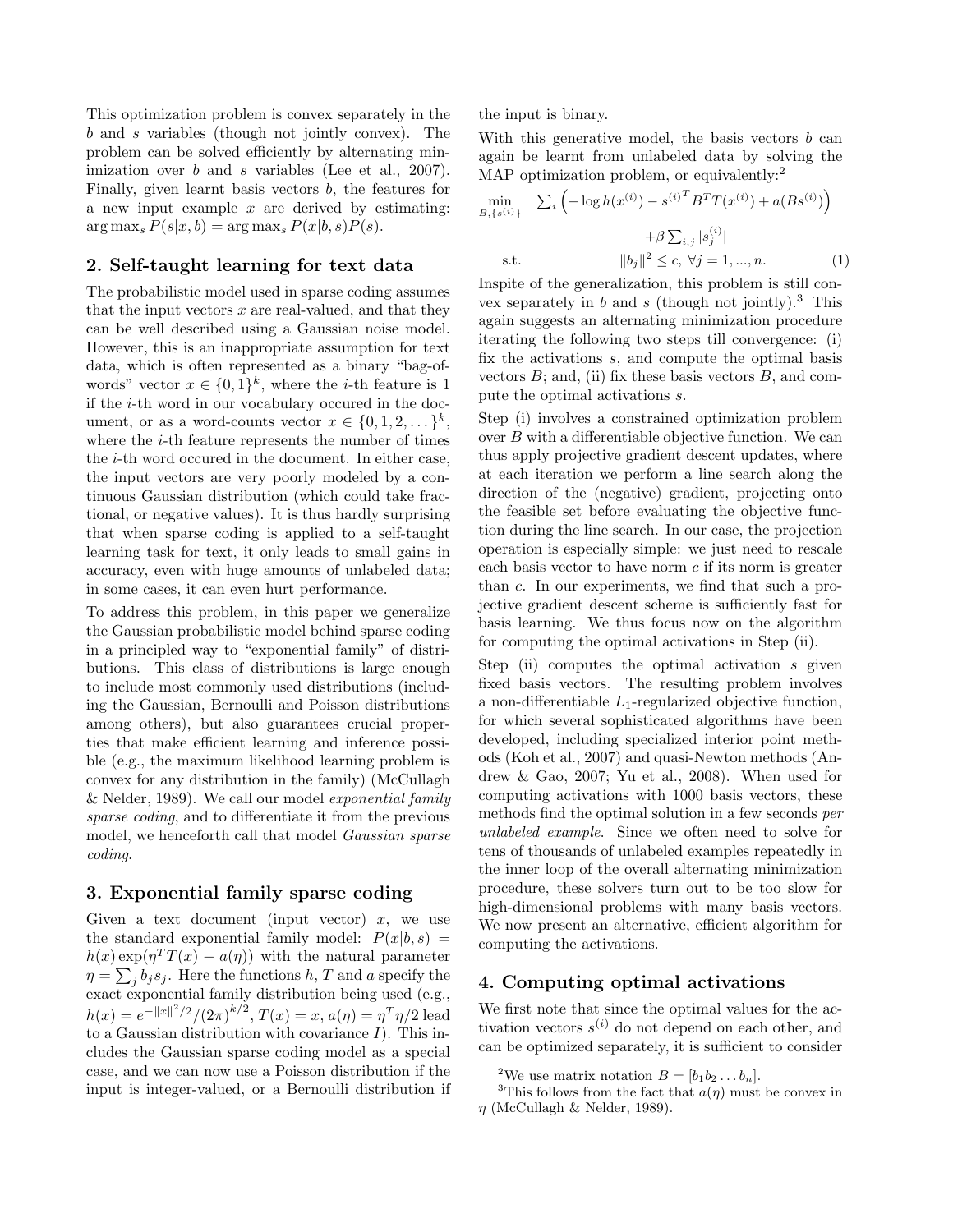the following optimization problem for a single input x and its activation vector s:

$$
\min_{s} \quad \ell(s) + \beta \|s\|_1 \tag{2}
$$

where s corresponds to a vector of activations, and  $\ell(s)$ is a specific convex function of s.

In the case of Gaussian sparse coding,  $\ell(s)$  is simply a quadratic function, and the optimization problem is an  $L_1$ -regularized least squares problem that can be solved efficiently (Efron et al., 2004; Lee et al., 2007). This suggests an iterative algorithm for general exponential family distributions: at each iteration, we compute a local quadratic approximation  $\ell(s)$ to the function  $\ell(s)$ , and optimize the objective function  $\hat{\ell}(s) + \beta \|s\|_1$  instead.<sup>4</sup> Using a similar insight, Lee et al. proposed the IRLS-LARS algorithm for the case of  $L_1$ -regularized logistic regression, using Efron et al.'s LARS algorithm in the inner loop to solve the approximated problem.

This method can be applied to other  $L_1$ -regularized optimization problems for which a local quadratic approximation can be efficiently computed. Indeed, for the case of the  $L_1$ -regularized exponential family in Equation (1), we can show that the local quadratic approximation at a point s is given by:

$$
\hat{\ell}(s') = ||\Lambda^{1/2}Bs' - \Lambda^{1/2}z||^2
$$
 (3)

where  $\Lambda_{ii} = a''((Bs)_i)$  for a diagonal matrix  $\Lambda$ , and  $z = \Lambda^{-1}(T(x) - a'(Bs)) + Bs^{5}$ 

We further note that if the objective function  $\ell(s)$  is reasonably approximated by a quadratic function, the solutions to the successive quadratic approximations should be close to each other. However, the LARS algorithm used in IRLS-LARS cannot be initialized at an arbitrary point, and thus has to rediscover the solution from scratch while solving each successive approximation. On the other hand, the "feature-sign search" algorithm (originally proposed in the context of Gaussian sparse coding) can be initialized at an arbitrary point (Lee et al., 2007), and can thus potentially solve the successive approximations much faster. We propose to use the feature-sign search algorithm to optimize each quadratic approximation.

The final algorithm, which we call IRLS-FS, is described below. The algorithm is guaranteed to converge to the global optimum in a finite number of iterations. (Proof similar to IRLS-LARS.)

Algorithm 1: IRLS-FS algorithm **Input:**  $B \in \mathbb{R}^{k \times n}$ : matrix,  $x \in \mathbb{R}^k$ : vector. Initialize  $s := \vec{0}$ . while stopping criterion is not satisfied do  $\Lambda_{ii} := a''((Bs)_i)$  (for diagonal matrix  $\Lambda$ )  $z := \Lambda^{-1}(T(x) - a'(Bs)) + Bs.$ Initializing feature-sign search at s, compute:  $\hat{s} := \arg \min_{s'} ||\Lambda^{1/2}Bs' - \Lambda^{1/2}z||$  $2^2 + \beta \|s'\|_1$ Set  $s := (1-t)s + t\hat{s}$ , where t is found by a backtracking line-search that minimizes the original objective function in problem  $(1)$ . (See Boyd & Vandenberghe, 2004 for details) end while

## 5. Computational Efficiency

We compare the IRLS-FS algorithm against stateof-the-art algorithms for optimizing the activations, focusing on the case of binary sparse coding (i.e.,  $x \in \{0,1\}^k$ . This case is especially interesting because this leads to an  $L_1$ -regularized logistic regression problem.<sup>6</sup> This problem is of general interest (e.g., see Ng, 2004), and customized algorithms have also been developed for it.

We compare the algorithm with four recent algorithms: the IRLS-LARS algorithm (Lee et al., 2006) and the l1-logreg interior point method (Koh et al., 2007) specifically for logistic regression, and the OWL-QN (Andrew & Gao, 2007) and SubLBFGS (Yu et al., 2008) algorithms for  $L_1$ -regularized convex optimization problems.<sup>7</sup> All algorithms were evaluated on nine  $L_1$ -regularized logistic regression problems, which arise when computing activations for text data. The sparsity parameter  $\beta$  was set to produce roughly 20 nonzero activations per example on average. We measured the running time taken by each algorithm to converge within a specified tolerance of the optimal

<sup>6</sup>We note that in each  $L_1$ -regularized optimization problem produced by exponential family sparse coding, the number of "features" is equal to the number of basis vectors used, but is *independent* of the dimensionality of inputs  $x$ in the original problem. For example, when applied to text, the number of "features" is equal to the number of basis vectors, but is independent of the number of words in the vocabulary, which could be large.

<sup>7</sup>Baseline algorithms: Lee et al. show that IRLS-LARS outperforms several previous algorithms, including grafting (Perkins & Theiler, 2003), SCGIS (Goodman, 2004), GenLasso (Roth, 2004) and Gl1ce (Lokhorst, 1999). IRLS-FS, IRLS-LARS and l1-logreg were implemented in Matlab, and OWL-QN and SubLBFGS were compiled in C++ with optimization flags. Code for all baselines was obtained from the respective authors.

<sup>&</sup>lt;sup>4</sup>This procedure is an instance of a more general method that is sometimes called Iteratively Reweighted Least Squares (IRLS) in the literature (Green, 1984).

<sup>5</sup>To show that this is the local quadratic approximation to  $\ell(s)$ , it suffices to show that this has the same function

value, gradient and Hessian at s. Indeed, we have  $\nabla \ell =$  $\nabla \hat{\ell} = -B^T T(x) + B^T a'(Bs)$ , and  $\nabla^2 \ell = \nabla^2 \hat{\ell} = B^T \Lambda B$ .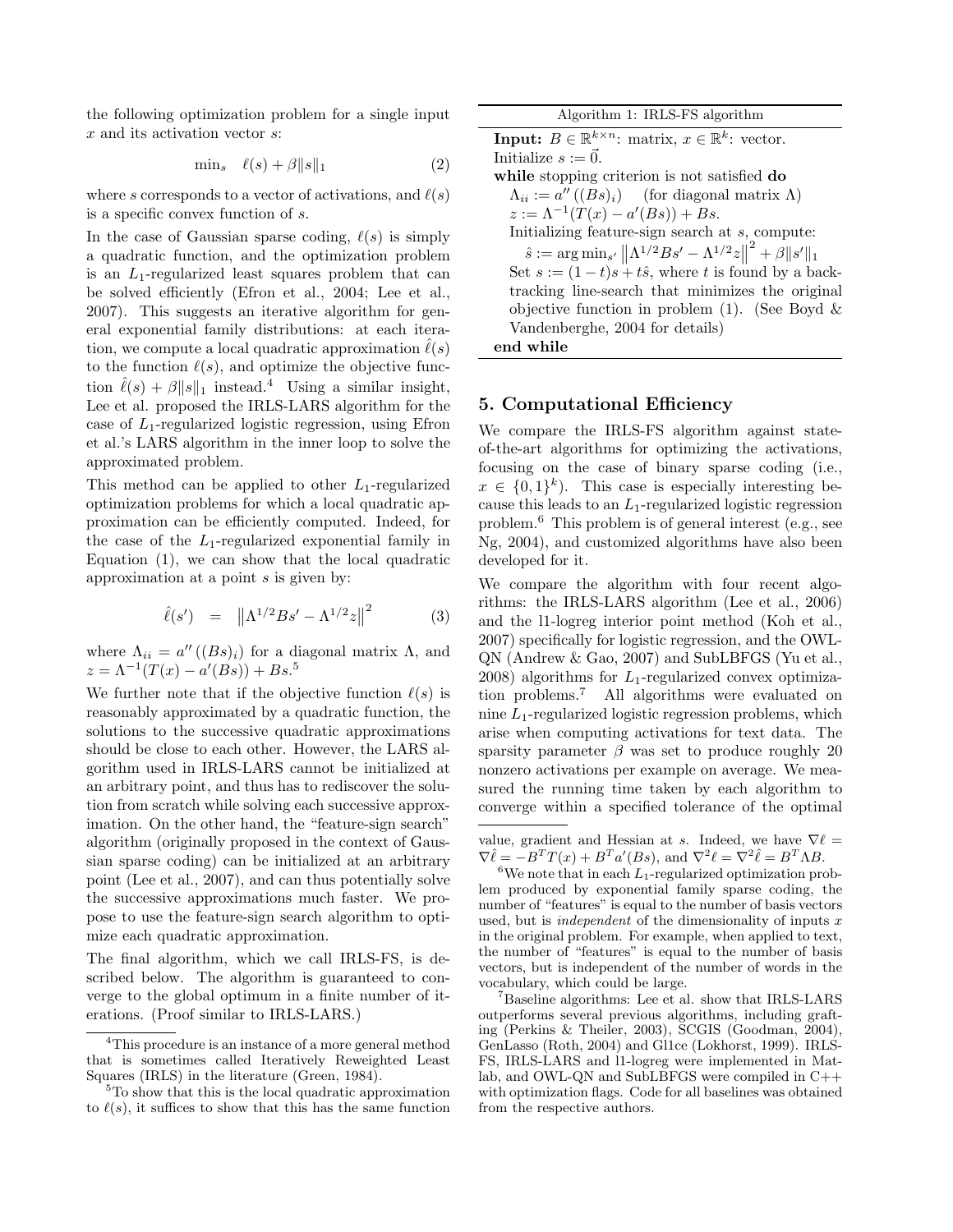| Dataset          | Small1  | Small2  | Small3  | Medium1 | Median <sub>2</sub> | Medium3 | Largel | Large2  | Large <sup>3</sup> |
|------------------|---------|---------|---------|---------|---------------------|---------|--------|---------|--------------------|
| <b>IRLS-LARS</b> | 4.6     | 4.9     | 4.3     | 12.8    | 12.5                | 13.2    | .131   | 1270    | 1214               |
| $11$ -logreg     | 18.3    | 18.9    | 17.7    | 181     | 188                 | 185     | 3277   | 3101    | 3013               |
| OWL-QN           | 7.1     | 7.0     | 10.3    | 27.1    | 31.4                | 25.6    | 1018   | 739     | 906                |
| <b>SubLBFGS</b>  | 33.0    | 22.3    | 23.1    | 101     | 142                 | 57.2    | 1953   | 2717    | 1627               |
| IRLS-FS          | $2.5\,$ | $2.3\,$ | $2.2\,$ | 5.3     | 5.5                 | 5.4     | 117    | $108\,$ | 109                |

Table 1: Total running time in seconds for computing activations for 50 input examples for 9 problems (one per column). There are 3 problems each of 3 different sizes, and they are labeled Small1 to Small3, Medium1 to Medium3, or Large1 to Large3 based on the size of the problem. The Small problems had 200 basis vectors and input dimension 369, Med problems had 600 basis vectors and dimension 369, and Large problems had 1000 basis vectors and dimension 3891.

| Dataset          | Col           | Alon | Duln    | Duer | Arr  | Mad  | Hep       | Spf     | Prom | Wbc     | Ion | Spl      | S <sub>DC</sub> | Spam |
|------------------|---------------|------|---------|------|------|------|-----------|---------|------|---------|-----|----------|-----------------|------|
| <b>IRLS-LARS</b> |               | 3.3  | 6.2     | 35.6 | 2.2  | 25.6 | $\rm 0.5$ | 5.0     | 2.1  | 5.0     | 3.5 | $18.3\,$ | 2.6             | 57.8 |
| $11$ -logreg     | 18.3          | 16.8 | 13.6    | 14.4 | 34.8 | 509  | $1.0\,$   | 3.0     | 2.0  | $3.8\,$ | 2.7 | 12.8     | 2.0             | 37.1 |
| OWL-QN           | 27.4          | 29.4 | 16.9    | 79.6 | 7.7  | 634  | 0.1       | 3.4     | 0.4  | 13.4    | 1.9 | 7.1      | 0.9             | 39.3 |
| SubLBFGS         | <sup>14</sup> | 80.8 | 60.5    | 311  | 24.3 | 261  | 0.7       | 9.3     |      | 14.4    | 4.5 |          |                 | 43.0 |
| IRLS-FS          | $1.9\,$       | 1.9  | $2.5\,$ |      | 1.5  | 14.0 | $\rm 0.3$ | $2.3\,$ |      | 2.9     | 2.0 | 10.4     | 1.9             | 50.8 |

Table 2: Total running time in seconds for 50 trials of learning parameters of various  $L_1$ -regularized logistic regression benchmarks. The sparsity parameter  $\beta$  was picked to optimize generalization error of the resulting classifier. The datasets are ordered from left-to-right by increasing fraction of nonzero parameter values at the optimal solution (e.g., the problem Col had 0.2% nonzeros, Mad: 3.2%, Hep: 26.3%, Spam: 66.7%).

objective value.<sup>8</sup>

Table 1 shows the running times computed over 50 trials. IRLS-FS outperforms the other algorithms on this task, showing that it is well-suited to exponential family sparse coding. When a large number of basis vectors are used (while keeping the number of nonzero activations fixed), IRLS-FS can be 5 to 7 times faster than the best baseline algorithm.

This poses the question: can IRLS-FS be a useful algorithm for general  $L_1$ -regularized optimization problems (not necessarily ones generated by the sparse coding problem)? We compare the algorithms above on 14 moderate-size benchmark classification datasets, and apply  $L_1$ -regularized logistic regression to them.<sup>9</sup> The value of  $\beta$  on each benchmark was picked to optimize the generalization error of the resulting logistic regression classifier; unlike the earlier experiment,  $\beta$  was not set explicitly to obtain sparse solutions. Table 2 shows the running time of the algorithms to compute the optimal parameters. IRLS-FS outperforms the other algorithms on 8 out of 14 of these benchmark datasets; as expected, it performs best when the optimal parameters have few nonzero values.

 $^{9}{\rm These}$  datasets were used to evaluate IRLS-LARS and were obtained from the authors (Lee et al., 2006).

# 6. Self-taught learning for text documents

The model presented in this paper generalizes Gaussian sparse coding. It is also closely related to exponential family PCA (Collins et al., 2001), which corresponds to setting the sparsity penalty  $\beta$  to zero, and additionally constraining the basis matrix  $B$  to have orthogonal columns. We now show that the exponential family sparse coding model can produce better self-taught learning performance than either of these previous methods.

We apply our algorithm to two self-taught learning problems in text classification: one using binaryvalued input vectors  $x \in \{0,1\}^k$ , and another using integer-valued (word count) vectors  $x \in \{0, 1, 2, \dots\}^k$ . We constructed five different webpage classification problems, and a newsgroup classification problem. We used 470,000 unlabeled news articles (from the Reuters corpus) to learn basis vectors according to the binary and Poisson sparse coding models.<sup>10</sup> Table 3 gives ex-

<sup>8</sup>Details: Since IRLS-LARS solves the dual or Lasso version of our problem (i.e., with a constraint  $C$  on the  $L_1$  norm of the activations rather than a penalty  $\beta$ ), we follow Lee et al.'s method of using the KKT conditions to convert between the constraint value  $C$  and the equivalent penalty  $\beta$  for that problem. We ran all algorithms until they reached an objective value of  $(1 + \epsilon) f^{\text{opt}}$  where  $f^{\text{opt}}$ is the optimal objective value (we used  $\epsilon = 10^{-6}$ ).

 $10$ Details: The webpage classification problems were created using subcategories of the Arts, Business, Health, Recreation and Sports categories of the DMOZ hierarchy. Each of them consisted of 10 separate binary classification problems over a 500 word vocabulary, with stopword removal and stemming. The newsgroup classification problem consisted of 10 binary classification problems constructed using the 20 newsgroups dataset. We used 600 basis vectors, and picked  $\beta$  to achieve roughly 10% nonzero activations. For learning, we used stochastic updates with mini-batches of 2000 randomly sampled examples, and assumed that the basis vectors had converged when the objective function did not decrease for 10 consecutive minibatch iterations.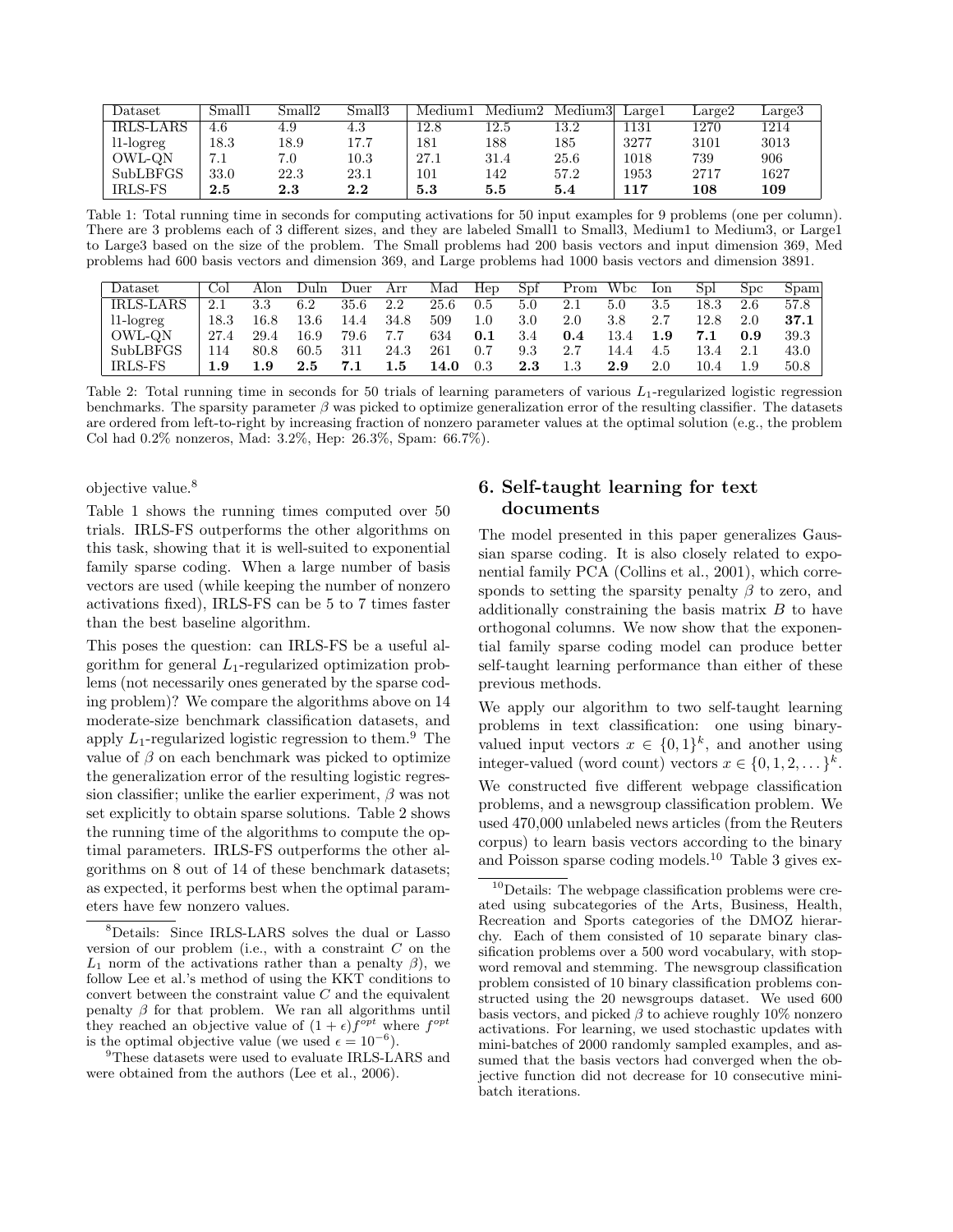| free     | share    | pharmaceut | estat   | subscrib |
|----------|----------|------------|---------|----------|
| market   | exchange | drug       | real    | online   |
| polici   | stock    | product    | sale    | servic   |
| power    | secur    | share      | loss    | server   |
| peopl    | commiss  | stock      | loan    | databas  |
| paint    | actor    | novel      | audio   | singer   |
| pictur   | actress  | literari   | video   | pop      |
| portrait | film     | poet       | dvd     | releas   |
| museum   | comedi   | fiction    | digit   | fan      |
| rule     | star     | univers    | softwar | busi     |

Table 3: Ten examples of basis vectors trained on the Reuters data using Poisson sparse coding. Each group of five words were the most highly active words (i.e., had the highest weight) for some basis vector. Thus, each set of five words is judged to be highly correlated with each other. The top half contains basis vectors over the vocabulary for the Business category, the bottom half for the Arts category.

amples of basis vectors that were learned by applying Poisson sparse coding. Basis vectors appeared to encode related words and capture various "topics."

Using the learnt basis vectors, we computed features for each classification task using the binary and Poisson sparse coding model. We call our model "ExpSC" and compare against several baselines: the raw words themselves ("Raw"), Gaussian sparse coding ("GSC"), exponential family PCA with the same binary or Poisson exponential family assumption ("Exp-PCA"), and also Latent Dirichlet Allocation (LDA), a widely-known topic model for text documents (Blei et al., 2002). All baselines (except the raw features) were trained using the same unlabeled data as our model. We also consider combinations of the raw word features with the other types of features (e.g., "Raw+ExpSC" indicates a combination of the raw features and the ExpSC features). All features were then evaluated using standard supervised-learning classifiers over 100 trials each for 4, 10 and 20 training ex $amples.<sup>11</sup>$ 

Figure 1 shows the classification results obtained for various training set sizes. The left 6 figures show results for Poisson sparse coding with varying numbers of training examples on the  $x$ -axis; the right 6 figures show results for binary sparse coding. Poisson and binary sparse coding reduce error significantly over the raw features in five and four out of six tasks respectively. The results for Poisson sparse coding are particularly striking, showing 20-30% error reduction in some cases.

Table 4 shows the average test error over all problems for the binary and Poisson case. The exponential family sparse coding features alone frequently outperform the other features, and produce slightly better results when used in combination with the raw features (ExpSC+Raw). The other three methods for using unlabeled data (GSC, ExpPCA, LDA) perform poorly in many cases.

#### Discussion

In this paper, we present a general method for selftaught learning, that extends previous models in a natural way. The extensions can still be solved efficiently using the IRLS-FS algorithm, which we show to be an efficient algorithm for medium-sized  $L_1$ regularized learning problems with sparse optimal solutions. We have shown that our model achieves better self-taught learning performance than Gaussian sparse coding or exponential family PCA. Overall, our results suggest that exponential family sparse coding can learn high-level representations of documents from unlabeled data, and that this prior knowledge is useful in document classification problems. We believe this model could be applied more generally to other language problems, including information retrieval and word sense disambiguation, where large amounts of unlabeled data are available.

#### Acknowledgments

We give warm thanks to Roger Grosse for useful comments. We also thank Kwangmoo Koh, Su-In Lee, Jin Yu, and Galen Andrew for providing their code. This work was supported by the DARPA transfer learning program under contract number FA8750-05-2-0249, and by ONR under award number N00014-06-1-0828.

#### References

- Andrew, G., & Gao, J. (2007). Scalable training of  $L_1$ regularized log-linear models. ICML.
- Blei, D., Ng, A. Y., & Jordan, M. (2002). Latent dirichlet allocation. NIPS.
- Boyd, S., & Vandenberghe, L. (2004). Convex optimization. Cambridge University Press.
- Collins, M., Dasgupta, S., & Schapire, R. E. (2001). A generalization of principal component analysis to the exponential family. In NIPS.
- Efron, B., Hastie, T., Johnstone, I., & Tibshirani, R. (2004). Least angle regression. Ann. Stat., 32, 407–499.
- Goodman, J. (2004). Exponential priors for maximum entropy models. ACL.

<sup>&</sup>lt;sup>11</sup>To evaluate the dependency of our results on the choice of classifier, we first evaluated many generic classifiers including SVM, Gaussian discriminant analysis (GDA), kernel dependency estimation (KDE), KNN, decision trees, etc; then, we chose the three best classifiers (GDA, KDE, and SVM) for the raw bag-of-words features. We report average results of the best performing classifier for each feature. We picked the  $\beta$  value used for computing the features by cross-validation. We verified that tuning the classifier hyperparameters by cross-validation does not significantly affect the results.